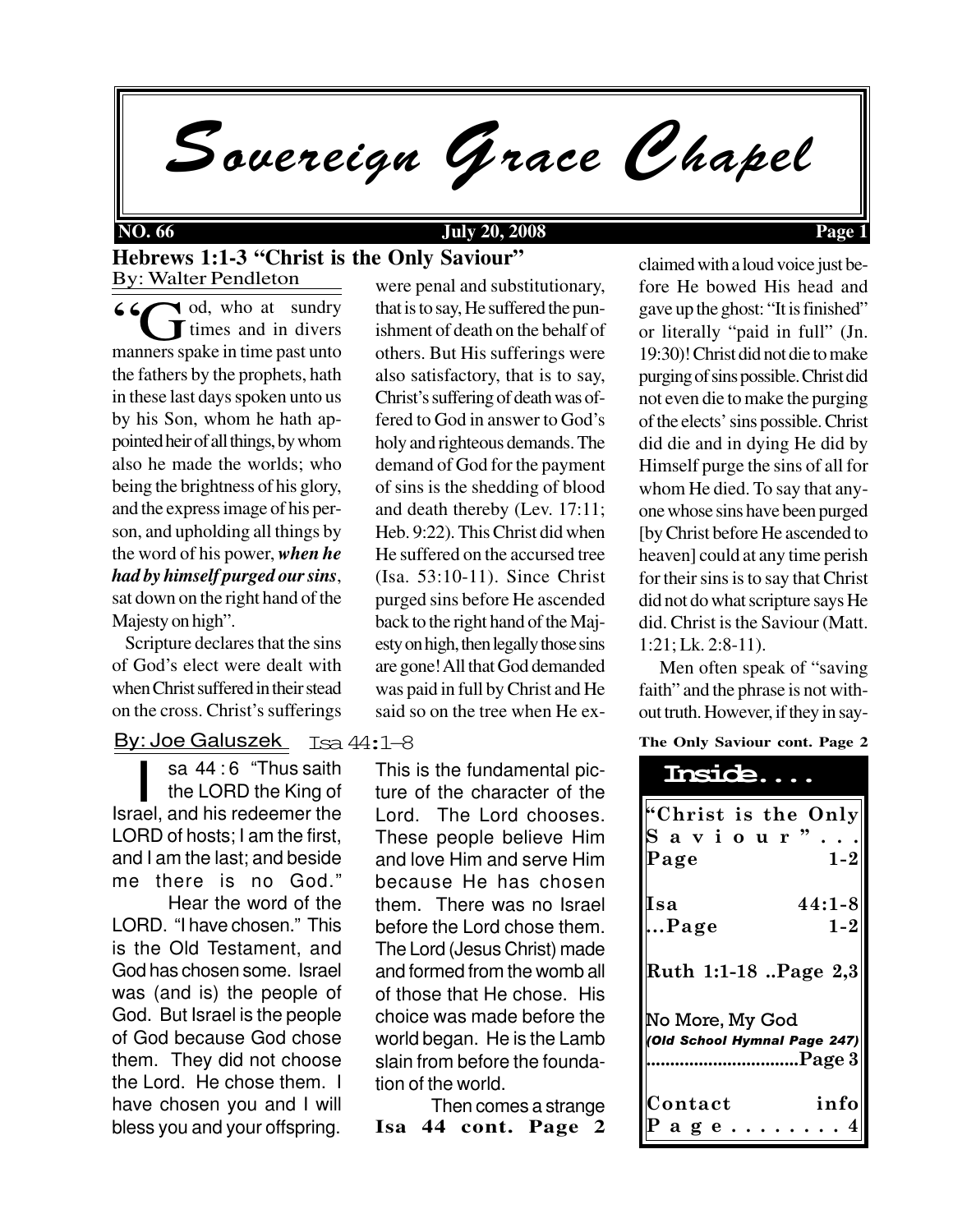## **NO. 66 July 20, 2008 Page 2**

**...The Only Saviour (cont.)**

ing "saving faith" mean to say that faith in any way adds to Christ's work at the cross or enables Christ's work at the cross to purge sins, to forgive sins, to redeem from sins then they are attempting to add to redemption by Christ. **Faith is not a saviour!** Faith enables the believer to *find* justification and righteousness (Rom. 4:1-3). Moreover, it is God who justifies and declares righteous the believer totally apart from works (Rom. 4:5-8) and believing being the gift of God to all the seed (Rom. 4:16) thus believing is not what I do to get God to justify me or declare me righteous. Believing is the means God uses to bring home to the heart and mind of the elect that peace with God which is received by faith (Rom. 5:1). As Abraham's faith was manifest in that he was fully persuaded that what God had promised He was able to perform (Rom. 4:21) even so faith today is fully persuaded that Christ did do what the scripture says He did – He purged our sins even before He ascended to the Father's right hand. The faith God gives receives what Christ has done it does not add to what Christ has done! Thus, those who are seeking to add to Christ's work are doing so by human faith and not God's gift of faith.

 Christ alone justified us by His blood; Christ alone is our righteousness before God; Christ by Himself purged our sins; Christ Himself forgave us our sins. Faith is not a saviour. Repentance is not a saviour. Baptism is not a saviour. Service is not a saviour.

Good works is not a saviour. Christ is the only Saviour. If Christ died for me then God is for me and who then could possibly be against me? If Christ died for me then nothing can be laid to my charge. If Christ died for me then God will then with Christ freely give me all things. Christ was delivered up at the cross for everyone God foreknew and predestinated before time ever was, and God in His own sovereign purpose has guaranteed that all shall be called, justified, and glorified. So certain are these things that scripture speaks of them in the past tense (Rom. 8:28-34). How can I know that I am among that number upon whom God has set His great redeeming love which is indeed in Christ? Do you believe the record God gave of His Son (I Jn. 5:10)?

# **........Isa 44 (cont)**

statement. "Thus saith the LORD the King of Israel, and his redeemer the LORD of hosts; I am the first, and I am the last; and beside me there is no God" (Isa 44:6). I first noticed these statements reading the book of Isaiah a long time ago, but I have never really said anything to anyone about it. It begins in Isaiah 41 and continues on through the rest of the book. I saw the LORD referred to in the plural for the first time, in the Old Testament. It seems to show the Lord and the Holy One of Israel separate even when they are the same.

"Fear not, thou worm Jacob, and ye men of Israel; I will help thee, saith the LORD, and thy redeemer, the Holy One of Israel" (Isa 41:14). "For thy Maker is thine husband; the LORD of hosts is his name; and thy Redeemer the Holy One of Israel; The God of the whole earth shall he be called" (Isa 54:5). This seemed to me to show the separation of the Father and the Son in the book of Isaiah. This is ultimately shown in Isaiah 59. "And the Redeemer shall come to Zion, and unto them that turn from transgression in Jacob, saith the LORD"(Isa 59:20). I believe most of these were not as ignorant of Christ's way and will as some scholars would have us believe. Moses saw Christ's day and was glad. Isaiah saw it and wrote the words of the LORD. Christ is the maker, the Redeemer, the Holy One of Israel.

# Ruth 1: 1-18

- 1 Now it came to pass in the days when the judges ruled, that there was a famine in the land. And a certain man of Bethlehemjudah went to sojourn in the country of Moab, he, and his wife, and his two sons.
- 2 And the name of the man *was* Elimelech, and the name of his wife Naomi, and the name of his two sons Mahlon and Chilion, Ephrathites of Bethlehemjudah. And they

## Ruth 1 cont. Page 3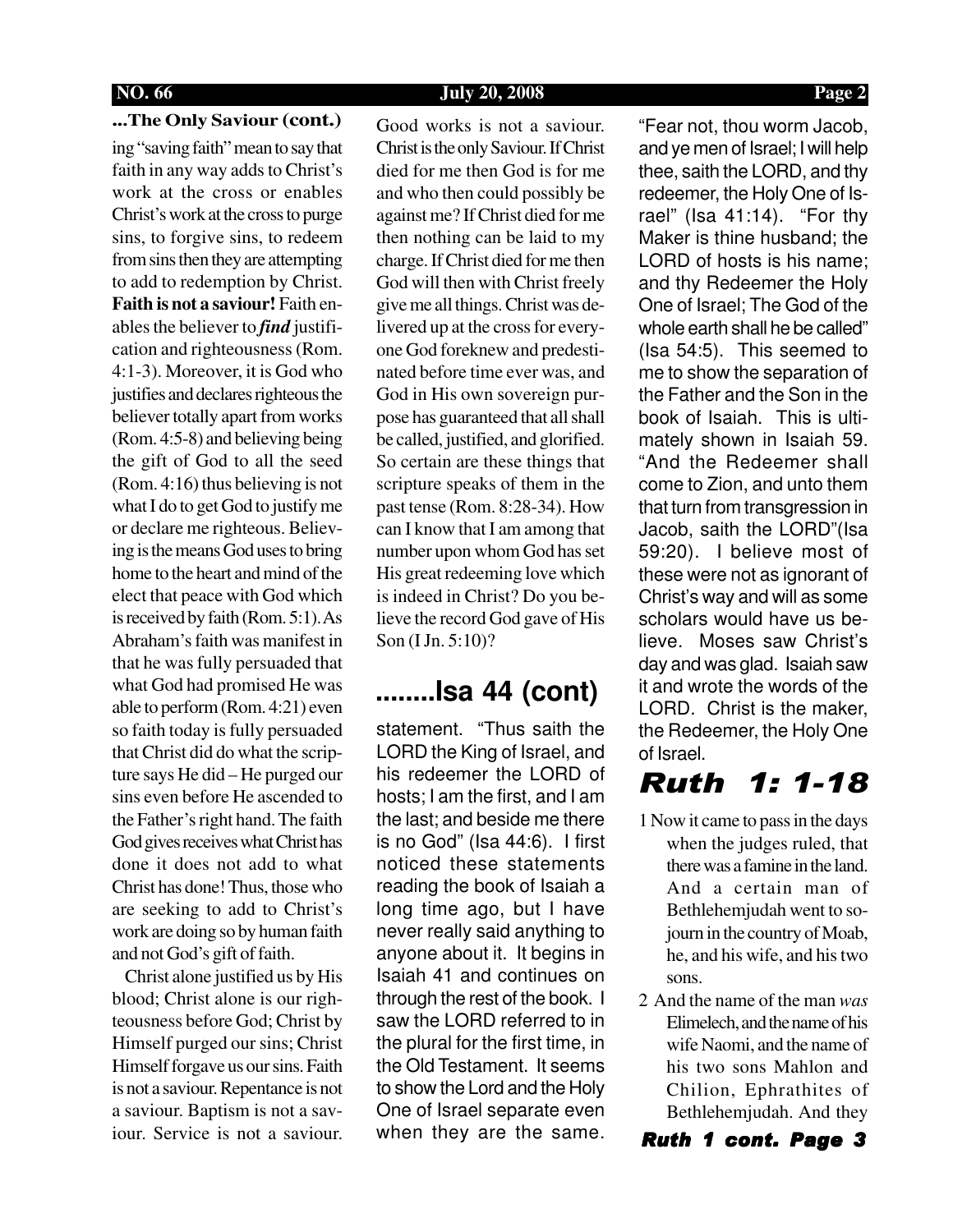### **NO. 66 July 20, 2008 Page 3**

## ............Ruth 1 (cont)

came into the country of Moab, and continued there.

- 3 And Elimelech Naomi's husband died; and she was left, and her two sons.
- 4 And they took them wives of the women of Moab; the name of the one *was* Orpah, and the name of the other Ruth: and they dwelled there about ten years.
- 5 And Mahlon and Chilion died also both of them; and the woman was left of her two sons and her husband.
- 6 Then she arose with her daughters in law, that she might return from the country of Moab: for she had heard in the country of Moab how that the LORD had visited his people in giving them bread.
- 7 Wherefore she went forth out of the place where she was, and her two daughters in law with her; and they went on the way to return unto the land of Judah.
- 8 And Naomi said unto her two daughters in law, Go, return each to her mother's house: the LORD deal kindly with you, as ye have dealt with the dead, and with me.
- 9 The LORD grant you that ye may find rest, each *of you* in the house of her husband. Then she kissed them; and they lifted up their voice, and wept.
- 10 And they said unto her, Surely we will return with thee unto thy people.
- 11 And Naomi said, Turn again, my daughters: why will ye go with me? *are* there yet *any more* sons in my womb, that

they may be your husbands?

- 12 Turn again, my daughters, go *your way*; for I am too old to have an husband. If I should say, I have hope, *if* I should have an husband also to night, and should also bear sons;
- 13 Would ye tarry for them till they were grown? would ye stay for them from having husbands? nay, my daughters; for it grieveth me much for your sakes that the hand of the LORD is gone out against me.
- 14 And they lifted up their voice, and wept again: and Orpah kissed her mother in law; but Ruth clave unto her.
- 15 And she said, Behold, thy sister in law is gone back unto her people, and unto her gods: return thou after thy sister in law.
- 16 And Ruth said, Intreat me not to leave thee, *or* to return from following after thee: for whither thou goest, I will go; and where thou lodgest, I will lodge: thy people *shall be* my people, and thy God my God:
- 17 Where thou diest, will I die, and there will I be buried: the LORD do so to me, and more also, *if ought* but death part thee and me.
- 18 When she saw that she was stedfastly minded to go with her, then she left speaking unto her.

No More, My God Old School Hymnal Page 247

V1. No More, my God! I boast no more Of all the duties I have done; I

quit the hopes I held before, To trust the merits of Thy Son.

V2. Now, for the love I bear His name, What was my gain I count my loss, My former pride I call my shame, And nail my glory to His cross.

V3. Yes, and I must and will, esteem All things but loss for Jesus' sake; Oh! may my soul be found in Him, And of His righteousness partake.

V4. The best obedience of my hands Dares not appear before Thy throne; But faith can answer Thy demands, By pleading what my Lord has done.